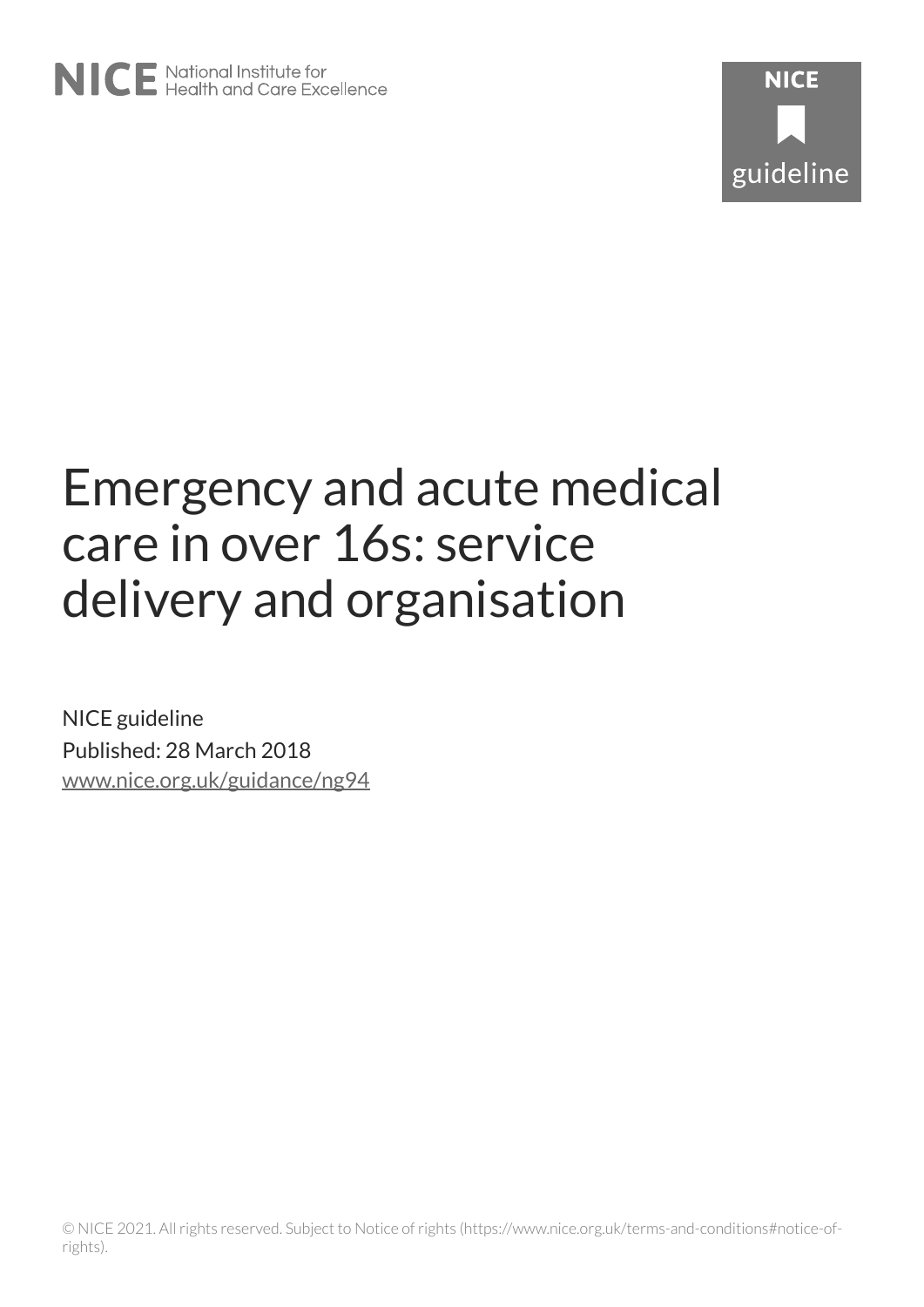# Your responsibility

The recommendations in this guideline represent the view of NICE, arrived at after careful consideration of the evidence available. When exercising their judgement, professionals and practitioners are expected to take this guideline fully into account, alongside the individual needs, preferences and values of their patients or the people using their service. It is not mandatory to apply the recommendations, and the guideline does not override the responsibility to make decisions appropriate to the circumstances of the individual, in consultation with them and their families and carers or guardian.

Local commissioners and providers of healthcare have a responsibility to enable the guideline to be applied when individual professionals and people using services wish to use it. They should do so in the context of local and national priorities for funding and developing services, and in light of their duties to have due regard to the need to eliminate unlawful discrimination, to advance equality of opportunity and to reduce health inequalities. Nothing in this guideline should be interpreted in a way that would be inconsistent with complying with those duties.

Commissioners and providers have a responsibility to promote an environmentally sustainable health and care system and should [assess and reduce the environmental impact of implementing](https://www.nice.org.uk/about/who-we-are/sustainability)  [NICE recommendations](https://www.nice.org.uk/about/who-we-are/sustainability) wherever possible.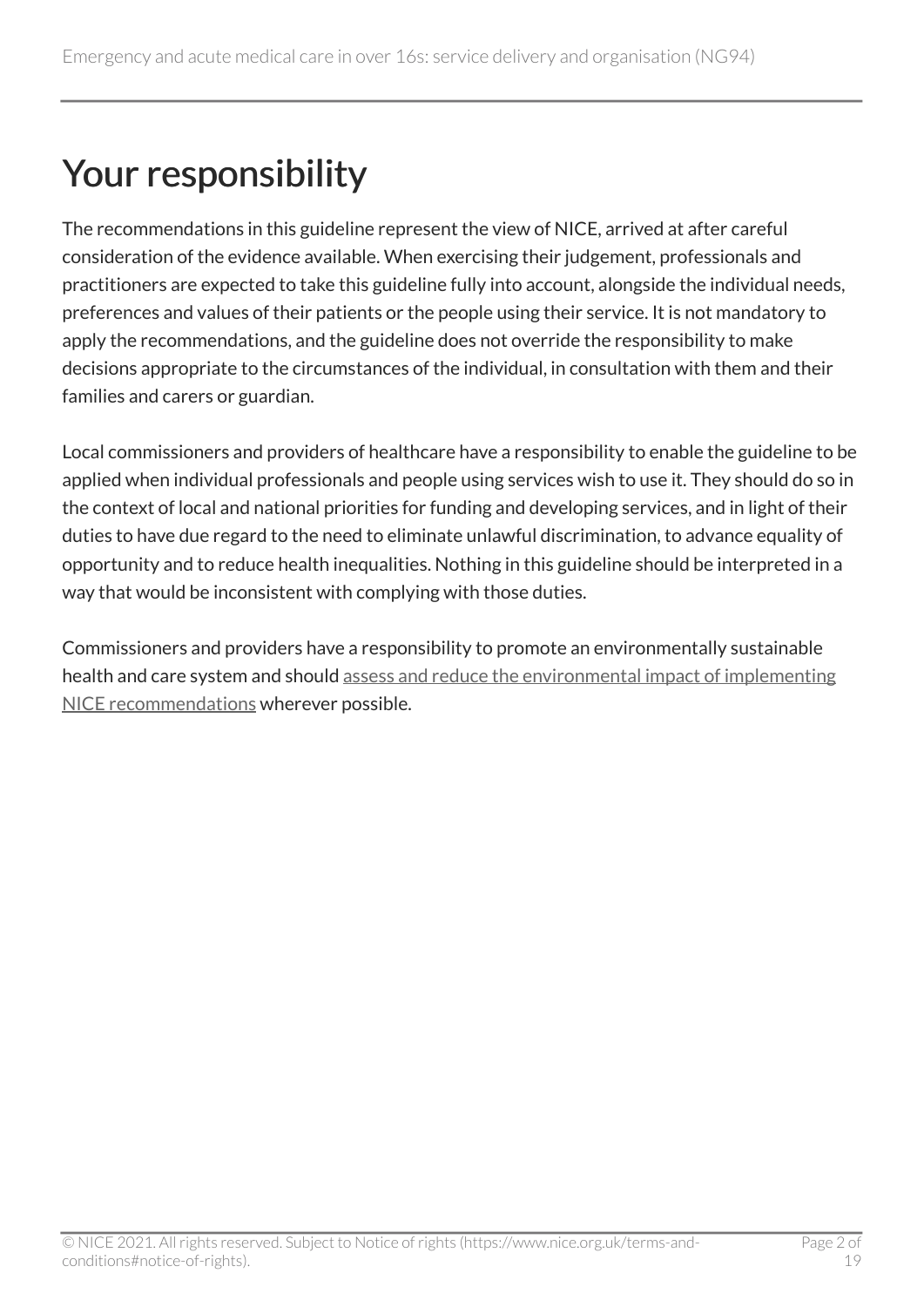# Contents

| $\overline{4}$ |
|----------------|
| $\overline{4}$ |
| $\overline{4}$ |
| 5              |
| 6              |
| $\overline{7}$ |
| $\overline{7}$ |
| 9              |
| 11             |
| 13             |
| 13             |
| 14             |
| 14             |
| 17             |
|                |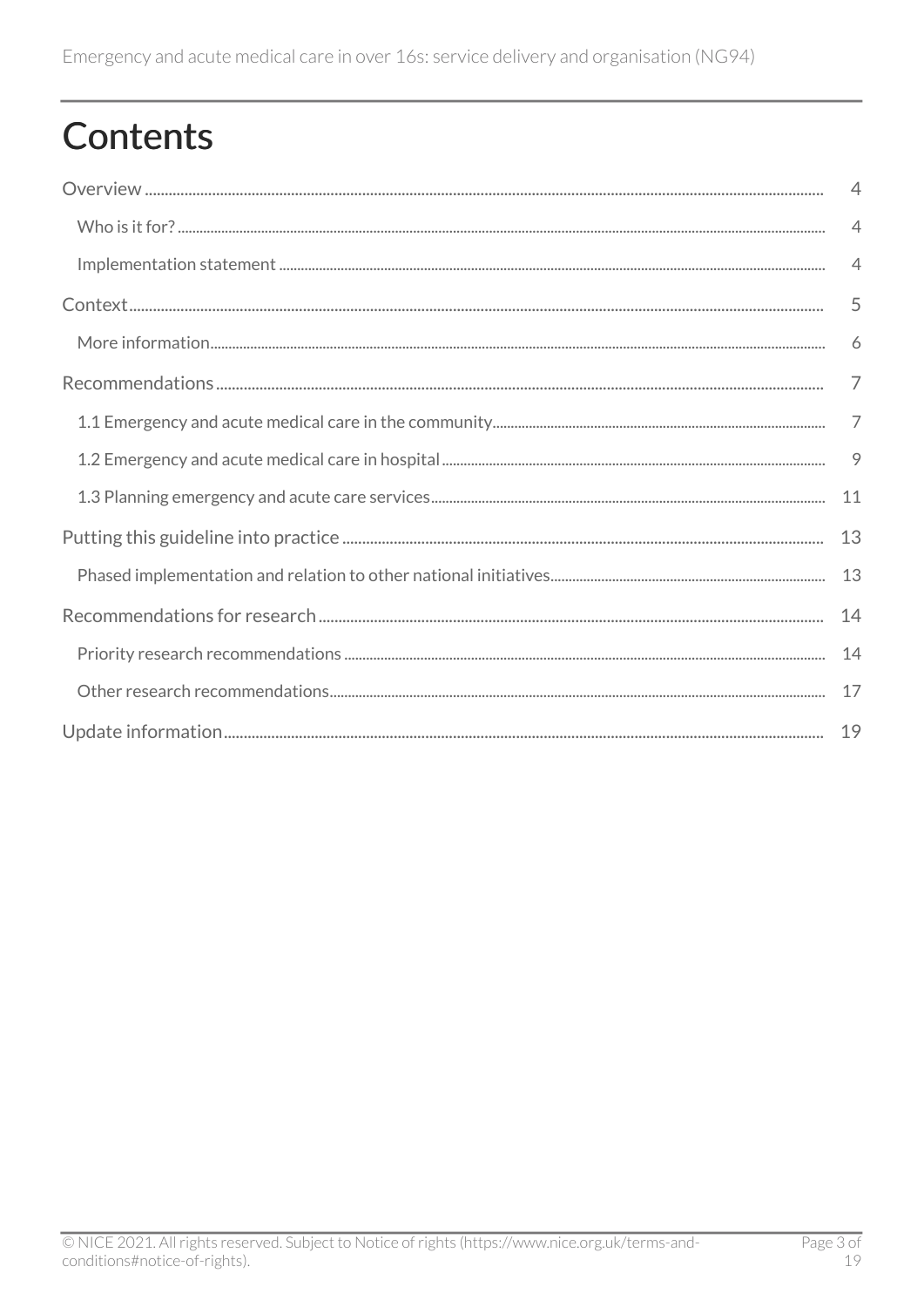This guideline is the basis of QS174.

# <span id="page-3-0"></span>**Overview**

This guideline covers organising and delivering emergency and acute medical care for people aged over 16 in the community and in hospital. It aims to reduce the need for hospital admissions by giving advanced training to paramedics and providing community alternatives to hospital care. It also promotes good-quality care in hospital and joint working between health and social services.

# <span id="page-3-1"></span>Who is it for?

- Commissioners and providers of health and social care
- Health and social care practitioners
- People with or at risk of a medical emergency or acute illness, and their families and carers

# <span id="page-3-2"></span>Implementation statement

We recognise that implementing this guideline will take time, with additional infrastructure and training needed in some areas. Service providers should note where the recommendations are consistent with other national initiatives, especially NHS England's [seven day services clinical](https://www.england.nhs.uk/publication/seven-day-services-clinical-standards/) [standards.](https://www.england.nhs.uk/publication/seven-day-services-clinical-standards/) See [putting this guideline into practice](#page-12-0).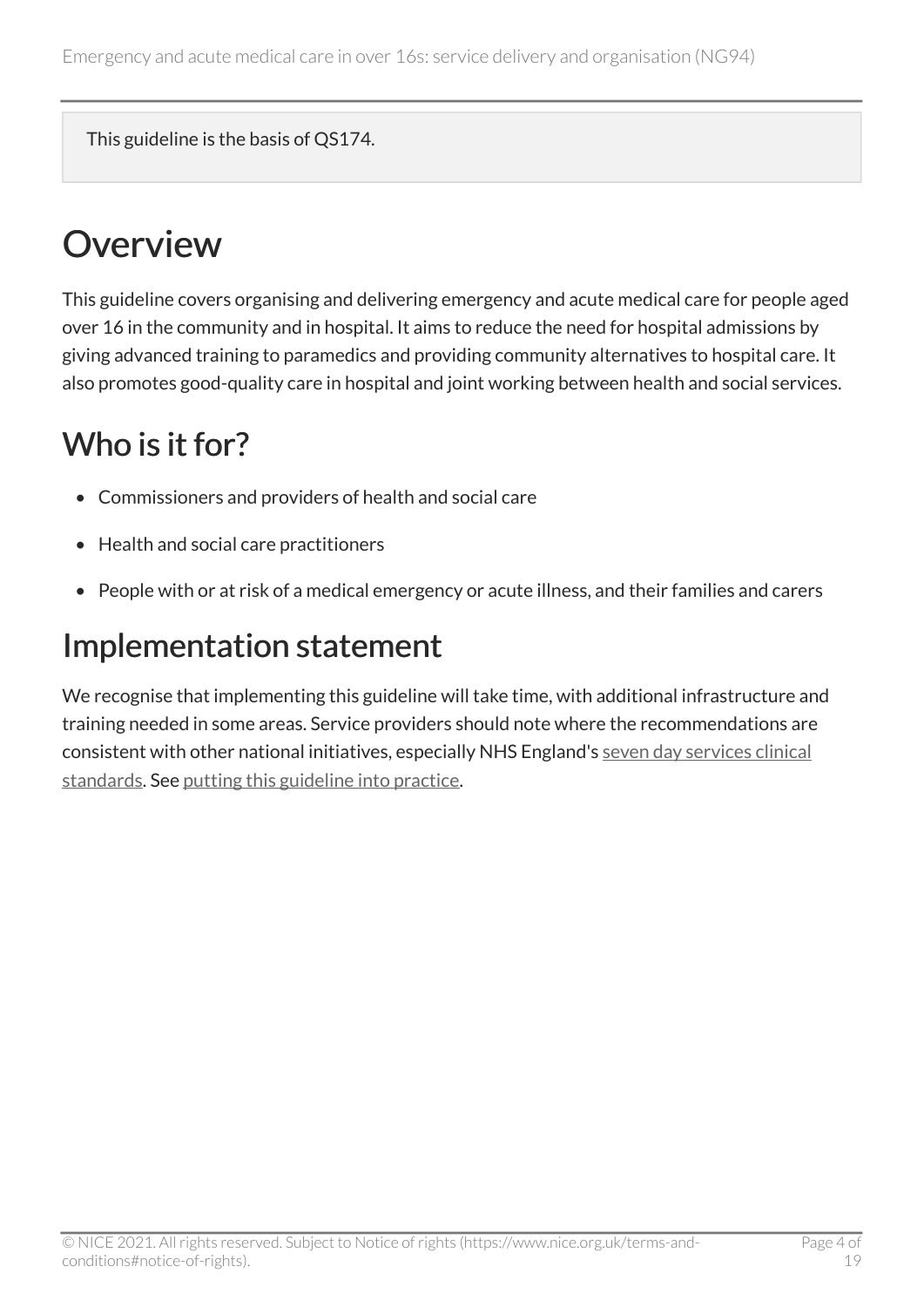# <span id="page-4-0"></span>**Context**

NICE's service guidance on emergency and acute medical care supports the next steps in the [NHS](https://www.england.nhs.uk/five-year-forward-view/) [five year forward view](https://www.england.nhs.uk/five-year-forward-view/). It presents a survey of the best available evidence on a range of questions across the emergency and acute care pathway, which reaffirms key aspects of care articulated in the NHS [seven day services clinical standards,](https://www.england.nhs.uk/publication/seven-day-services-clinical-standards/) including the role of early consultant review after admission to hospital, daily consultant review in hospital, multidisciplinary care, structured handovers and liaison mental health services.

This guideline covers service organisation and delivery in the following topic areas referred to NICE by the Department of Health in 2012:

- urgent and emergency care
- out-of-hours care
- 7-day services
- consultant review within 12 hours of admission
- acute medical admissions within the first 48 hours
- discharge planning to reduce readmissions.

Hospitals have found it increasingly challenging to maintain the flow of patients through from admission to discharge. The guideline committee considered interventions that avoid hospital admission and facilitate earlier discharge, when this can be achieved safely and without an increase in readmissions.

A comprehensive review of the evidence was conducted on sometimes complex interventions within this field. The guideline committee also took account of national initiatives such as the [Keogh urgent and emergency care review](http://www.nhs.uk/NHSEngland/keogh-review/Pages/urgent-and-emergency-care-review.aspx) that began in January 2013.

The guideline contains recommendations for practice and for research. Commissioners of services should take note of both types of recommendation when planning services.

Commissioners are encouraged to read the evidence reviews, particularly the sections headed 'Recommendations and link to evidence', for more details about the interventions, references to other national initiatives and the committee's deliberations. A link to the relevant evidence review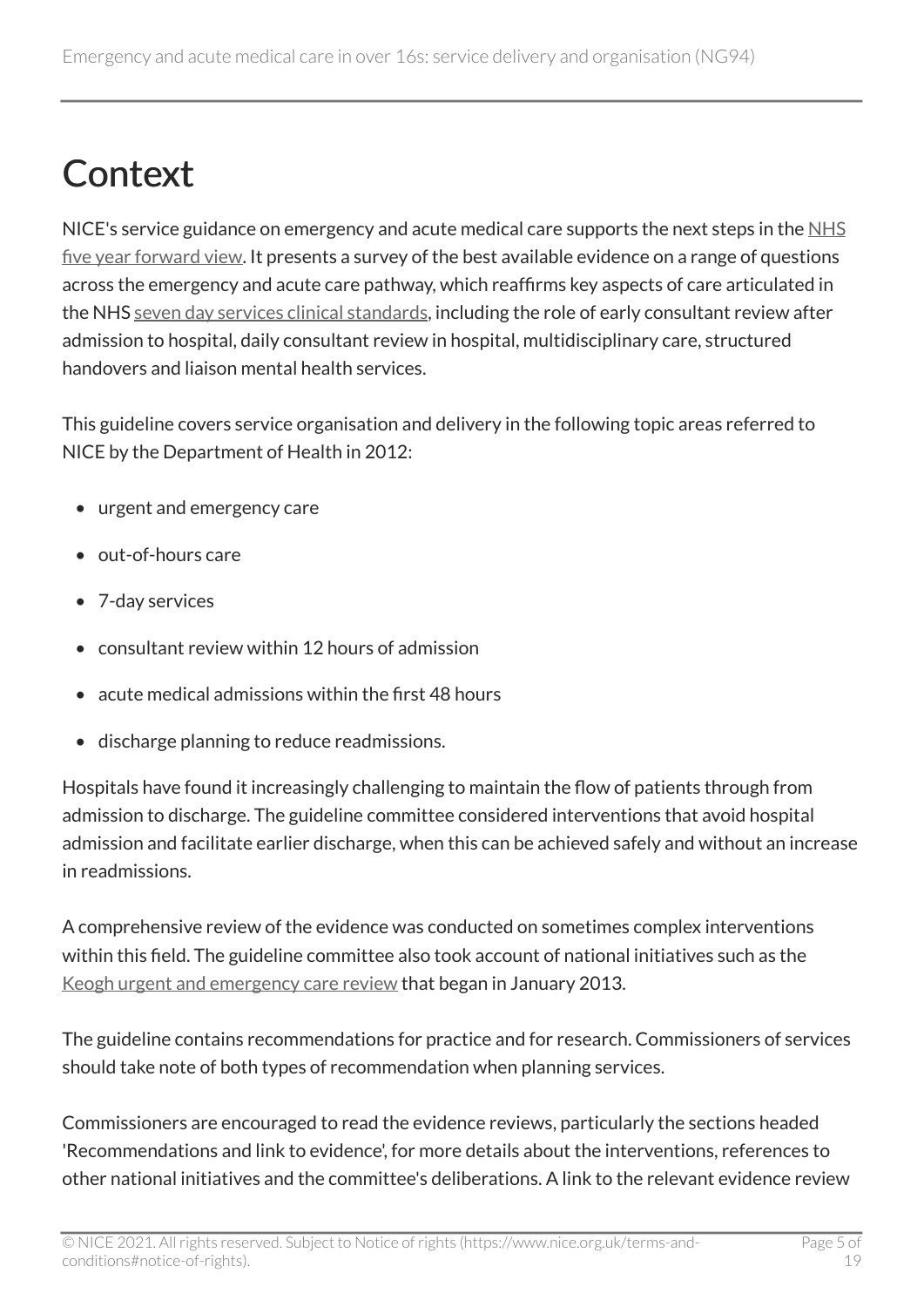is at the end of each recommendation.

The guideline committee did not include detail in the recommendations about how they should be implemented (such as how many staff are needed or the exact content of an intervention) because the most cost-effective solution is likely to vary depending on local systems.

The recommendations for practice are grouped into 3 sections covering services in the community, services in hospital and service planning.

# <span id="page-5-0"></span>More information

You can also see this guideline in the NICE Pathway on emergency and acute medical care in [over 16s: service delivery and organisation.](https://pathways.nice.org.uk/pathways/emergency-and-acute-medical-care-in-over-16s-service-delivery-and-organisation)

To find out what NICE has said on topics related to this guideline, see our web page on [acute and](https://www.nice.org.uk/guidance/service-delivery--organisation-and-staffing/acute-and-critical-care)  [critical care](https://www.nice.org.uk/guidance/service-delivery--organisation-and-staffing/acute-and-critical-care).

See also the background to the guideline and methods used in the [guideline introduction,](https://www.nice.org.uk/guidance/ng94/evidence/01.-guideline-introduction-pdf-4788818462) the committee's discussions in the [evidence reviews](http://www.nice.org.uk/Guidance/ng94/evidence), and information about [how the guideline was](http://www.nice.org.uk/Guidance/NG94/documents)  [developed,](http://www.nice.org.uk/Guidance/NG94/documents) including details of the committee.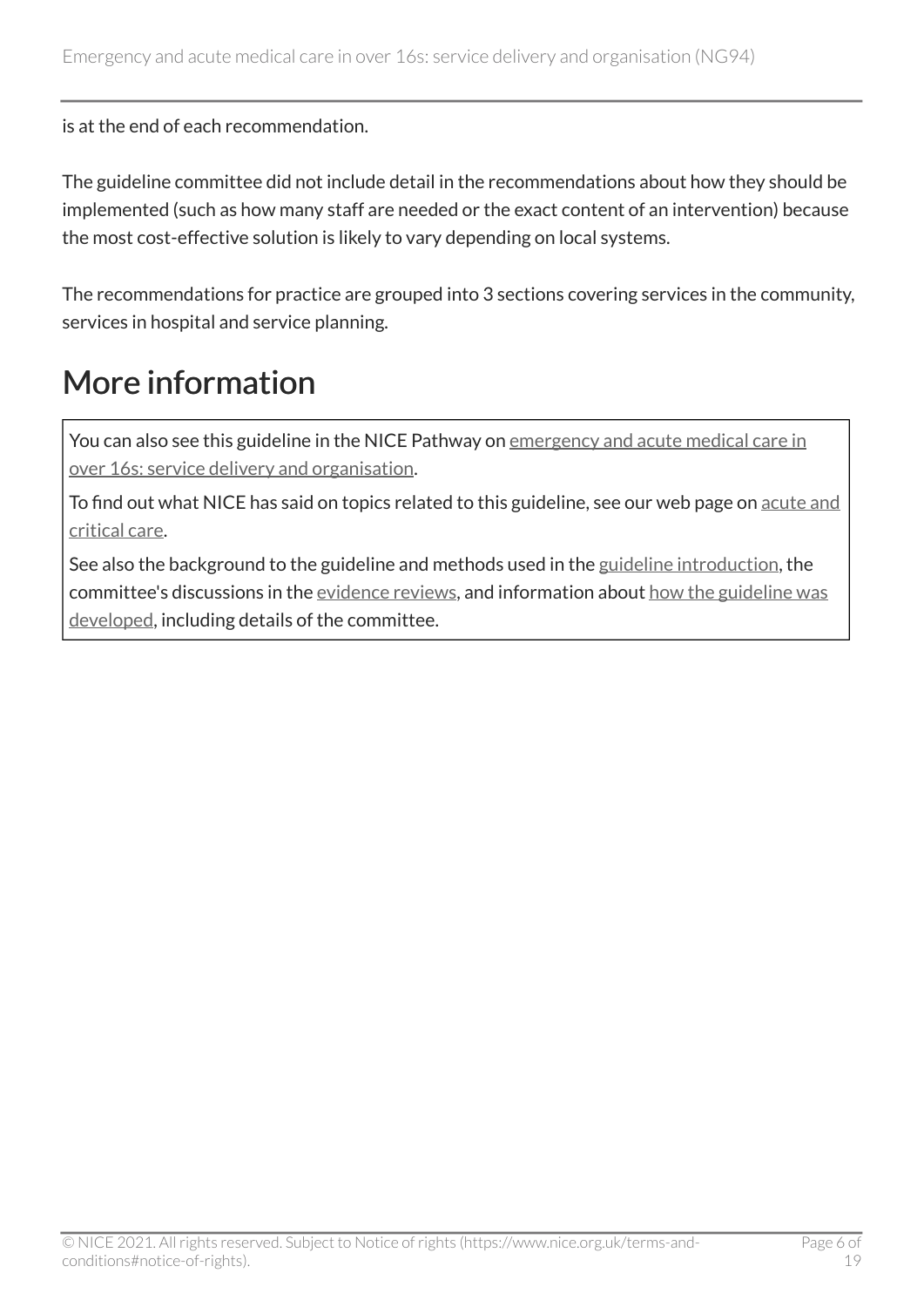# <span id="page-6-0"></span>Recommendations

People have the right to be involved in discussions and make informed decisions about their care, as described in [your care.](http://www.nice.org.uk/about/nice-communities/public-involvement/your-care)

[Making decisions using NICE guidelines](http://www.nice.org.uk/about/what-we-do/our-programmes/nice-guidance/nice-guidelines/using-NICE-guidelines-to-make-decisions) explains how we use words to show the strength (or certainty) of our recommendations, and has information about prescribing medicines (including off-label use), professional guidelines, standards and laws (including on consent and mental capacity), and safeguarding.

# <span id="page-6-1"></span>1.1 Emergency and acute medical care in the community

### Recommendations for commissioners and providers of health and social care in the community

Providing emergency and acute medical care in the community can reduce the need for hospital admissions. The recommendations in this section cover the first points of contact with healthcare services, and services that provide alternatives to hospital care or permit earlier discharge back to the community.

The evidence reviews contain the methods and evidence that were used to develop these recommendations, and a summary of the guideline committee's reasoning for making the recommendations. Each recommendation includes a link to the relevant evidence review on the NICE website.

#### First points of contact with healthcare services

- 1.1.1 Provide specialist and advanced paramedic practitioners who have extended training in assessing and treating people with medical emergencies. [See the evidence review on [paramedics with enhanced competencies](https://www.nice.org.uk/guidance/ng94/evidence/03.paramedics-with-enhanced-competencies-pdf-4788818464).]
- 1.1.2 Provide point-of-care C-reactive protein testing for people with suspected lower respiratory tract infections. [See the evidence review on [GP access to](https://www.nice.org.uk/guidance/ng94/evidence/07.gp-access-to-laboratory-investigations-pdf-4788818468) [laboratory investigations.](https://www.nice.org.uk/guidance/ng94/evidence/07.gp-access-to-laboratory-investigations-pdf-4788818468)]
- 1.1.3 For people who are at increased risk of developing a medical emergency: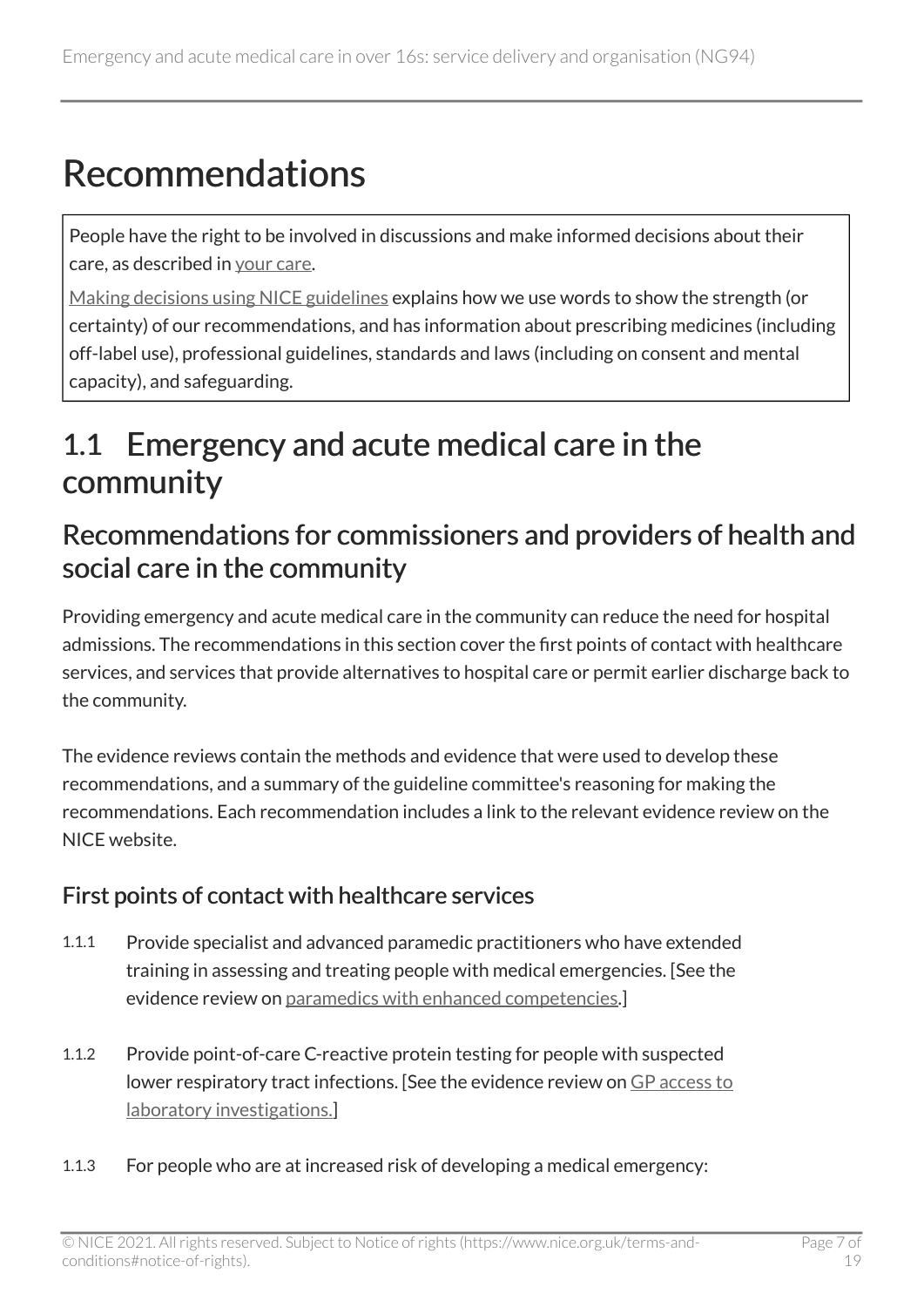- provide advanced community pharmacy-based services
- consider providing advanced pharmacist services in general practices. [See the evidence review on [community-based pharmacists.](https://www.nice.org.uk/guidance/ng94/evidence/10.communitybased-pharmacists-pdf-172397464597)]
- 1.1.4 For people at risk of an acute medical emergency, do not commission pharmacists to conduct medication reviews in the home unless needed for logistical or clinical reasons. [See the evidence review on [community-based](https://www.nice.org.uk/guidance/ng94/evidence/10.communitybased-pharmacists-pdf-172397464597)  [pharmacists.](https://www.nice.org.uk/guidance/ng94/evidence/10.communitybased-pharmacists-pdf-172397464597)]

#### Alternatives to hospital care

- 1.1.5 Provide nurse-led support in the community for people at increased risk of hospital admission or readmission. The nursing team should work with the team providing specialist care. [See the evidence review on [community nursing](https://www.nice.org.uk/guidance/ng94/evidence/09.community-nursing-pdf-172397464596).]
- 1.1.6 Provide multidisciplinary intermediate care as an alternative to hospital care to prevent admission and promote earlier discharge. Ensure that the benefits and risks of the various types of intermediate care are discussed with the person and their family or carer<sup>[[1](#page-11-0)]</sup>. [See the evidence review on <u>[alternatives to hospital](https://www.nice.org.uk/guidance/ng94/evidence/12.alternatives-to-hospital-care-pdf-172397464599)</u> [care](https://www.nice.org.uk/guidance/ng94/evidence/12.alternatives-to-hospital-care-pdf-172397464599).]
- <span id="page-7-0"></span>1.1.7 Provide a multidisciplinary community-based rehabilitation service for people who have had a medical emergency. [See the evidence review on [community](https://www.nice.org.uk/guidance/ng94/evidence/13.community-rehabilitation-pdf-172397464600) [rehabilitation.](https://www.nice.org.uk/guidance/ng94/evidence/13.community-rehabilitation-pdf-172397464600)]
- 1.1.8 Provide specialist multidisciplinary community-based palliative care as an option for people in the terminal phase of an illness. [See the evidence review on [community palliative care.](https://www.nice.org.uk/guidance/ng94/evidence/14.community-palliative-care-pdf-172397464601)]
- <span id="page-7-1"></span>1.1.9 Offer advance care planning to people in the community and in hospital who are approaching the end of life and are at risk of a medical emergency $^{[z]}.$  Ensure that there is close collaboration between the person, their families and carers, and the professionals involved in their care. [See the evidence review on [advance](https://www.nice.org.uk/guidance/ng94/evidence/15.advance-care-planning-pdf-172397464602) [care planning.\]](https://www.nice.org.uk/guidance/ng94/evidence/15.advance-care-planning-pdf-172397464602)

### Recommendations for research

The guideline committee made recommendations for research in the following areas: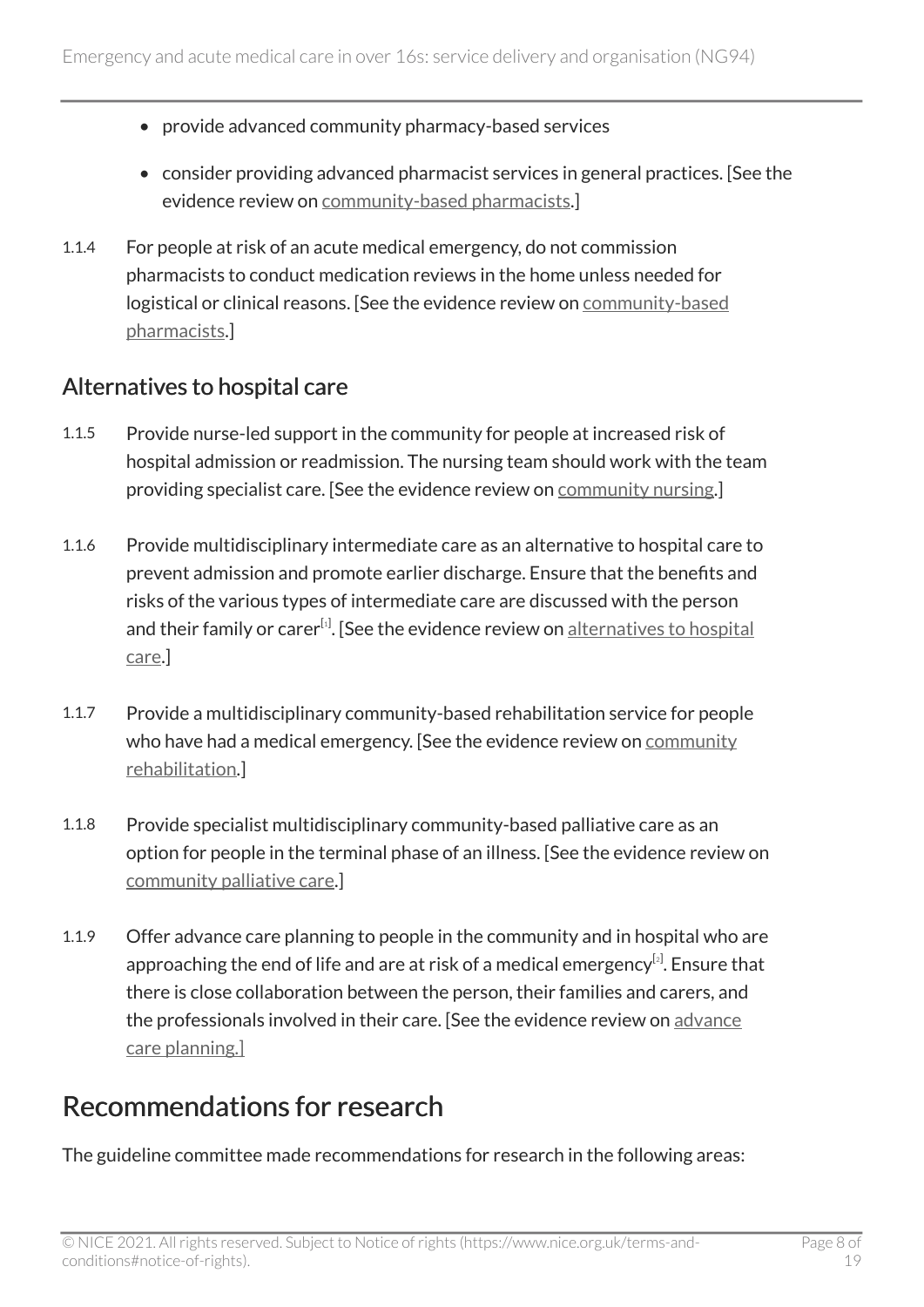- clinical call handlers
- remote decision-support technologies for paramedics
- extended access to GP services
- primary care-led assessment models for suspected medical emergencies
- GP access to same-day plain X-ray radiology or ultrasound
- extended access to community nursing
- extended access to social care services.

For the full list of research recommendations see [recommendations for research.](#page-13-0)

# <span id="page-8-0"></span>1.2 Emergency and acute medical care in hospital

### Recommendations for commissioners, providers and healthcare professionals in secondary care

Optimising the quality of care in hospitals can improve the flow of patients from admission to discharge. The recommendations in this section address hospital services for emergency and acute care.

The evidence reviews contain the methods and evidence that were used to develop these recommendations, and a summary of the guideline committee's reasoning for making the recommendations. Each recommendation includes a link to the relevant evidence review on the NICE website.

#### Managing hospital admissions

- 1.2.1 Use validated risk stratification tools to inform clinical decisions about hospital admission for people with medical emergencies. [See the evidence review on [standardised criteria for hospital admission.](https://www.nice.org.uk/guidance/ng94/evidence/21.standardised-criteria-for-hospital-admission-pdf-172397464634)]
- 1.2.2 Assess and treat people who are admitted with undifferentiated medical emergencies in an acute medical unit. [See the evidence review on [assessment](https://www.nice.org.uk/guidance/ng94/evidence/24.assessment-through-acute-medical-units-pdf-172397464637) [through acute medical units](https://www.nice.org.uk/guidance/ng94/evidence/24.assessment-through-acute-medical-units-pdf-172397464637).]
- 1.2.3 Provide access to liaison psychiatry services for people with medical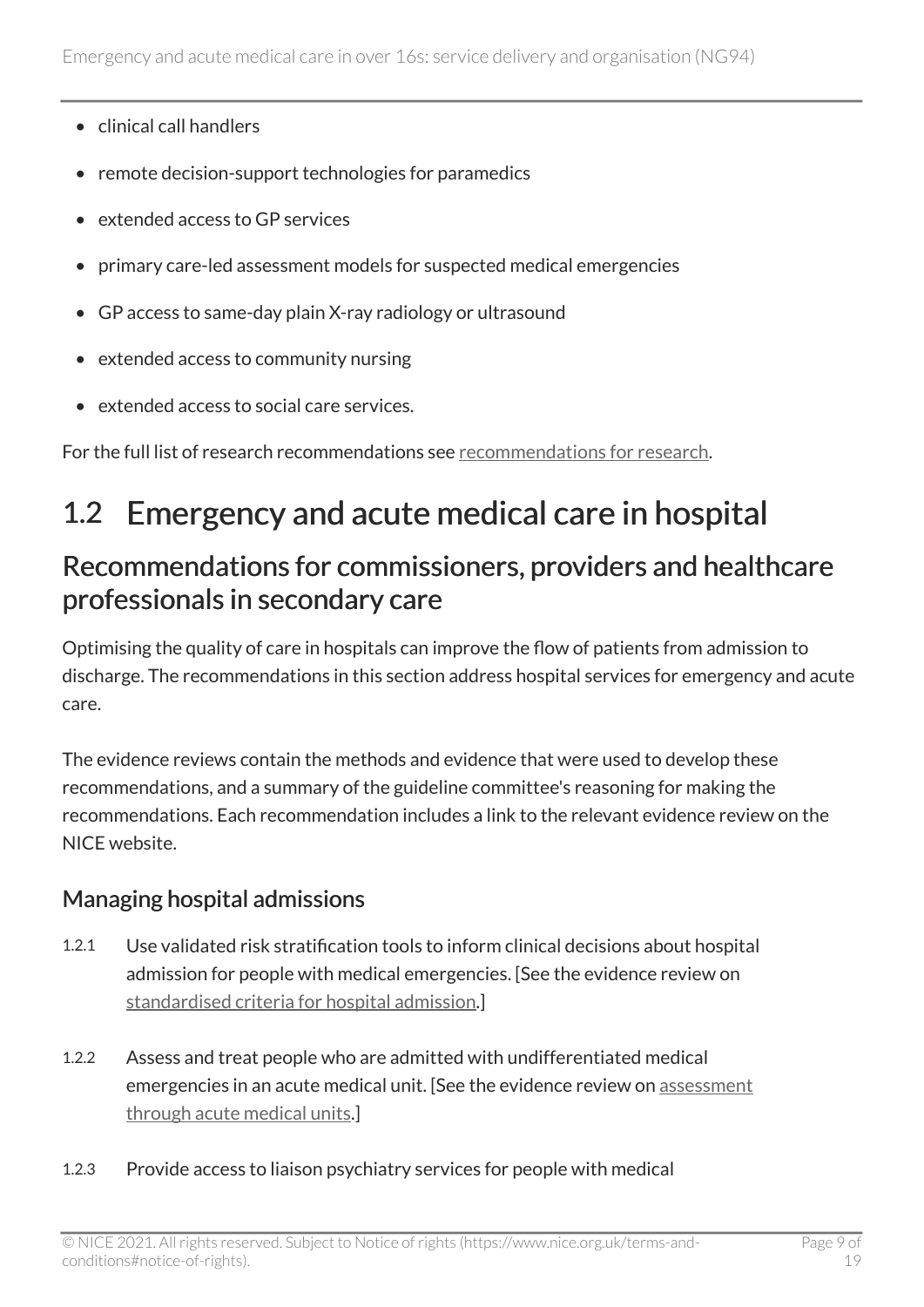emergencies who have mental health problems. [See the evidence review on [liaison psychiatry](https://www.nice.org.uk/guidance/ng94/evidence/23.liaison-psychiatry-pdf-172397464636).]

1.2.4 Start discharge planning at the time of admission for a medical emergency. [See the evidence review on [discharge planning.](https://www.nice.org.uk/guidance/ng94/evidence/35.discharge-planning-pdf-172397464674)]

#### Timing and frequency of consultant reviews

- 1.2.5 For people admitted to hospital with a medical emergency, consider providing the following, accompanied by local evaluation that takes into account current staffing models, case mix and severity of illness:
	- consultant assessment within 14 hours of admission to determine the person's care pathway
	- daily consultant review, including weekends and bank holidays
	- more frequent (for example, twice daily) consultant review based on clinical need.

[See the evidence reviews on [early versus late consultant review](https://www.nice.org.uk/guidance/ng94/evidence/19.early-versus-late-consultant-review-pdf-172397464632) and [frequency of](https://www.nice.org.uk/guidance/ng94/evidence/26.frequency-of-consultant-review-pdf-172397464639)  [consultant review](https://www.nice.org.uk/guidance/ng94/evidence/26.frequency-of-consultant-review-pdf-172397464639).]

#### Providing services within the hospital

- 1.2.6 Provide coordinated multidisciplinary care for people admitted to hospital with a medical emergency. [See the evidence review on multidisciplinary team [meetings](https://www.nice.org.uk/guidance/ng94/evidence/29.multidisciplinary-team-meetings-pdf-172397464668).]
- <span id="page-9-0"></span>1.2.7 Include ward-based pharmacists in the multidisciplinary care of people admitted to hospital with a medical emergency $^{\text{\tiny{[3]}}}$  $^{\text{\tiny{[3]}}}$  $^{\text{\tiny{[3]}}}$ . [See the evidence review on [pharmacist support](https://www.nice.org.uk/guidance/ng94/evidence/30.pharmacist-support-pdf-172397464669).]
- 1.2.8 Provide access to physiotherapy and occupational therapy 7 days a week for people admitted to hospital with a medical emergency. [See the evidence review on [enhanced inpatient access to physiotherapy and occupational therapy](https://www.nice.org.uk/guidance/ng94/evidence/31.enhanced-inpatient-access-to-physiotherapy-and-occupational-therapy-pdf-172397464670).]
- 1.2.9 Consider providing access to critical care outreach teams (CCOTs) for people in hospital who have, or are at risk of, acute deterioration, accompanied by local evaluation of the CCOT service. [See the evidence review on critical care [outreach teams.](https://www.nice.org.uk/guidance/ng94/evidence/27.critical-care-outreach-teams-pdf-172397464640)]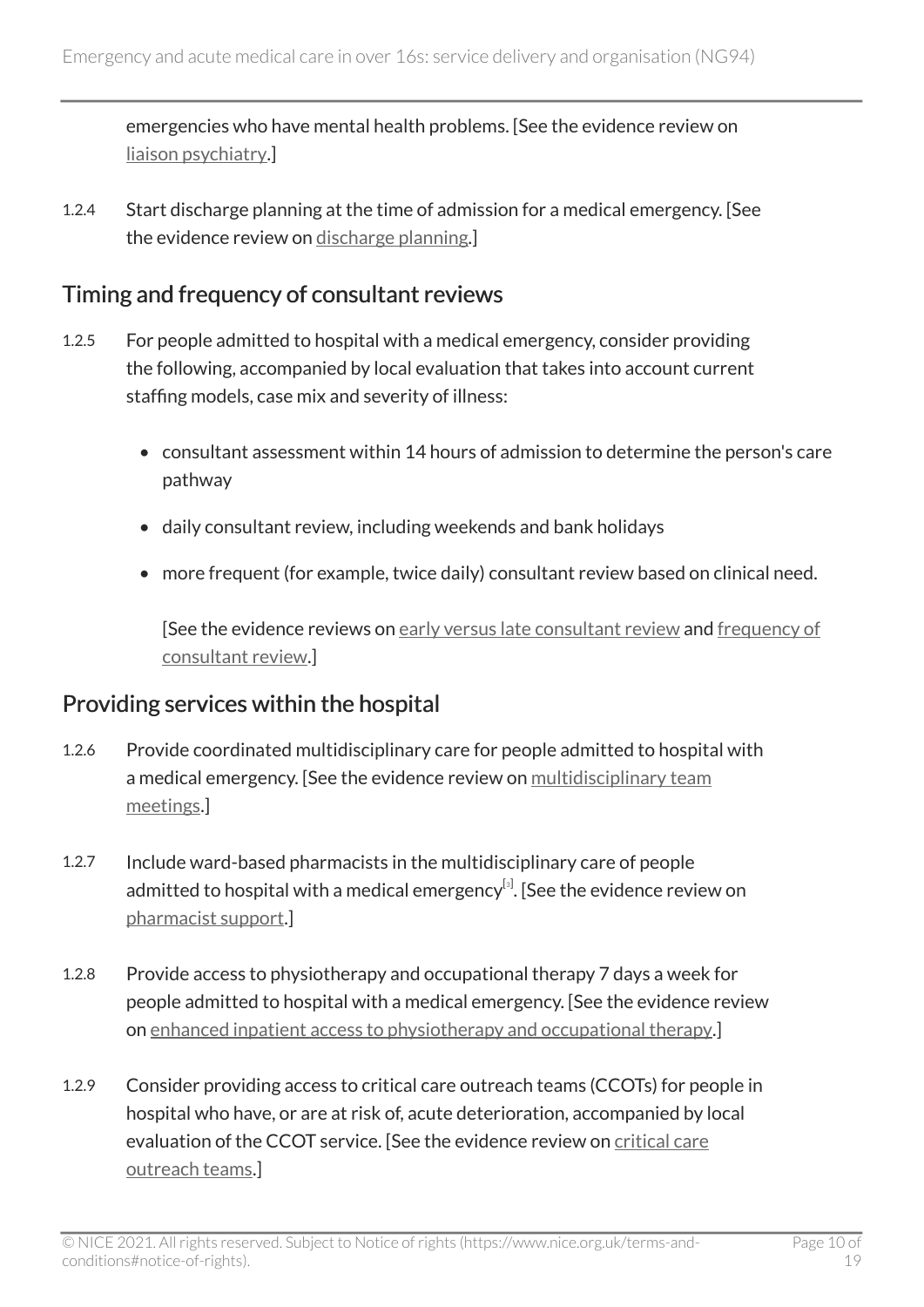#### Organising ward rounds, handovers and transfers

- 1.2.10 Use standardised and structured approaches to ward rounds, for example with checklists or other clinical decision support tools. [See the evidence review on [structured ward rounds](https://www.nice.org.uk/guidance/ng94/evidence/28.structured-ward-rounds-pdf-172397464641).]
- 1.2.11 Use structured handovers during transitions of care and follow the recommendations on transferring patients in the NICE guideline on [acutely ill](http://www.nice.org.uk/guidance/cg50)  [patients in hospital](http://www.nice.org.uk/guidance/cg50). [See the evidence review on [structured patient handovers.](https://www.nice.org.uk/guidance/ng94/evidence/32.structured-patient-handovers-pdf-172397464671)]
- 1.2.12 Use standardised systems of care (including checklists, staffing and equipment) when transferring critically ill patients within or between hospitals. [See the evidence review on [standardised systems of care for intra- and inter-hospital](https://www.nice.org.uk/guidance/ng94/evidence/34.standardised-systems-of-care-for-intra-and-interhospital-transfers-pdf-172397464673)  [transfers.](https://www.nice.org.uk/guidance/ng94/evidence/34.standardised-systems-of-care-for-intra-and-interhospital-transfers-pdf-172397464673)]

### Recommendations for research

The guideline committee made recommendations for research in the following areas:

- emergency department opening hours
- GPs located in or near emergency departments
- minor injury units, urgent care centres and walk-in centres
- hospital diagnostic radiology services
- specialised units for older people
- the role of 'physician extenders'
- integrated patient information systems
- standardised criteria for hospital discharge
- post-discharge early follow-up clinics.

For the full list of research recommendations see [recommendations for research.](#page-13-0)

# <span id="page-10-0"></span>1.3 Planning emergency and acute care services Recommendations for commissioners and providers of health and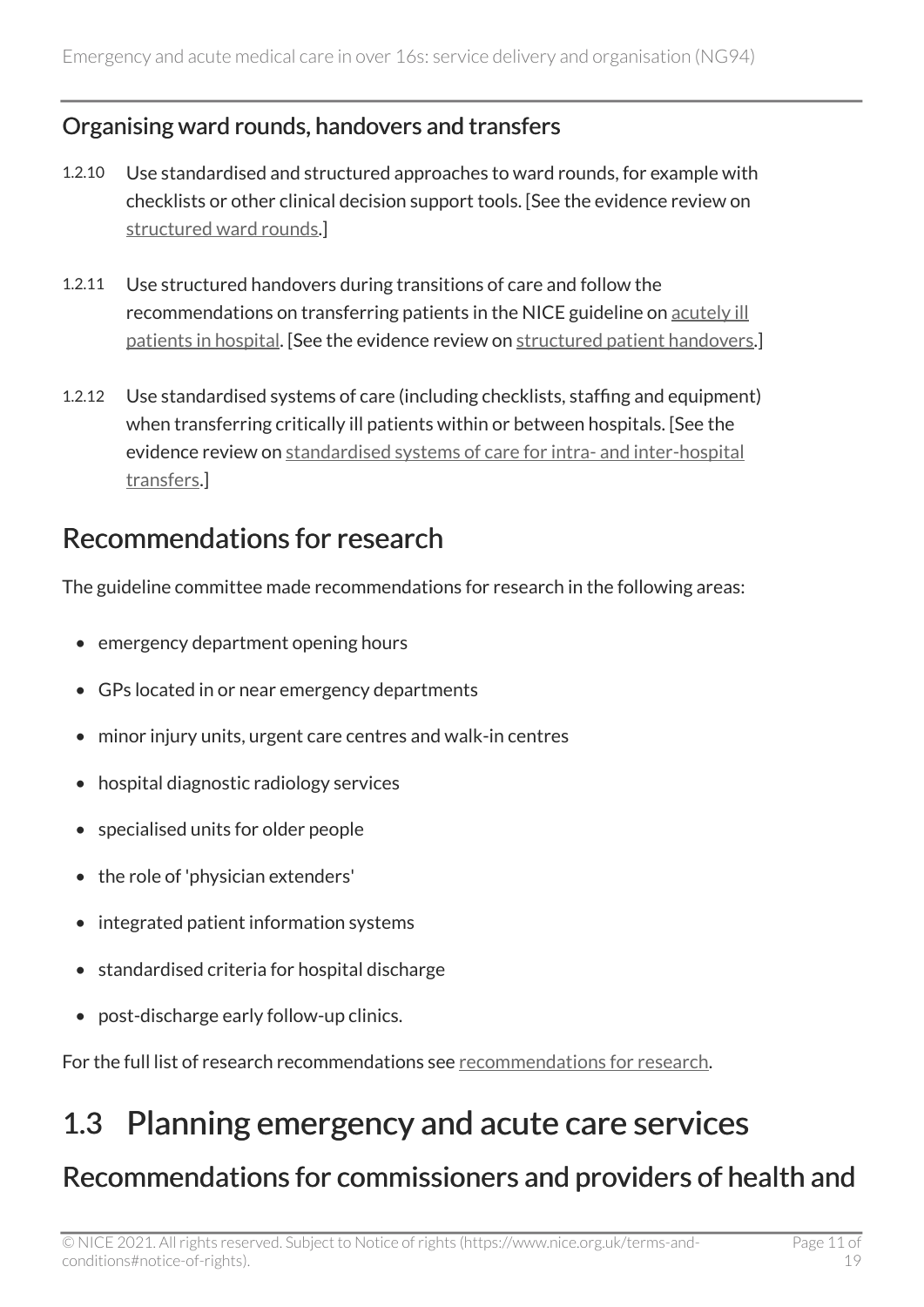## social care

The recommendations in this section cover hospital bed capacity and escalation policies, and the development of integrated care models.

The evidence reviews contain the methods and evidence that were used to develop these recommendations, and a summary of the guideline committee's reasoning for making the recommendations. Each recommendation includes a link to the relevant evidence review on the NICE website.

- 1.3.1 Healthcare providers should:
	- monitor total acute hospital bed occupancy, capacity, flow and outcomes in real time, taking account of changes in a 24-hour period and the occupancy levels and needs of specific wards and units
	- plan capacity to minimise the risks associated with occupancy rates exceeding 90%. [See the evidence review on [bed occupancy.](https://www.nice.org.uk/guidance/ng94/evidence/39.bed-occupancy-pdf-172397464704)]
- 1.3.2 Health and social care systems should develop and evaluate integrated care pathways. [See the evidence review on [integrated care.](https://www.nice.org.uk/guidance/ng94/evidence/38.integrated-care-pdf-172397464677)]

### Recommendation for research

The guideline committee made a recommendation for research on hospital escalation policies. For the full list of research recommendations see [recommendations for research.](#page-13-0)

<span id="page-11-0"></span> $\overline{14}$  $\overline{14}$  $\overline{14}$  NICE has published guidelines on [transition between inpatient hospital settings and community](http://www.nice.org.uk/guidance/ng27) [or care home settings for adults with social care needs](http://www.nice.org.uk/guidance/ng27) and [intermediate care including reablement](http://www.nice.org.uk/guidance/ng74).

<span id="page-11-1"></span> $[2]$  $[2]$  $[2]$  NICE is developing a guideline on  $end$  of life care for adults in the last year of life</u>.

<span id="page-11-2"></span>[[3](#page-9-0)] NICE's guideline on [medicines optimisation](https://www.nice.org.uk/guidance/ng5/chapter/1-Recommendations) includes recommendations on medicines-related communication systems when patients move from one care setting to another, medicines reconciliation, clinical decision support, and medicines-related models of organisational and cross-sector working.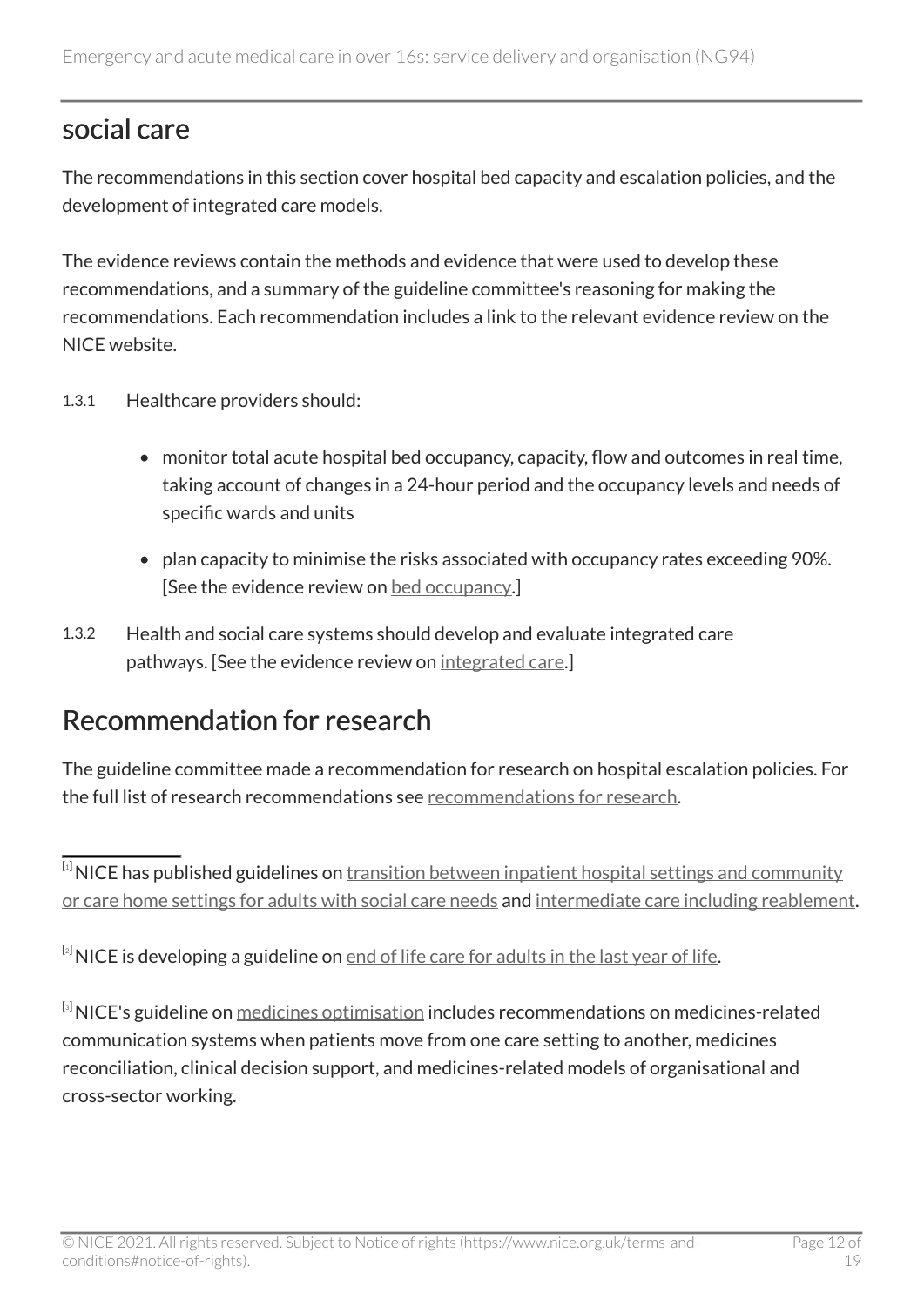# <span id="page-12-0"></span>Putting this guideline into practice

# <span id="page-12-1"></span>Phased implementation and relation to other national initiatives

This guideline has a wide scope and covers a large number of points in the emergency and acute care pathway. Putting the recommendations into practice will take time, with additional infrastructure and training needed in some areas. In the meantime, services should implement what they can of the guideline, using currently available infrastructure and taking account of local priorities such as those identified by the [sustainability and transformation partnerships \(STPs\)](https://www.england.nhs.uk/stps/) between the NHS and local councils, and relevant national initiatives such as NHS England's seven day services clinical standards.

For more advice and information on implementation see:

- NICE's [into practice](https://www.nice.org.uk/about/what-we-do/into-practice) pages for general advice
- [tools and resources](https://www.nice.org.uk/guidance/ng94/resources) from NICE to help you put this guideline into practice
- NHS England's work to improve [urgent and emergency care](https://www.england.nhs.uk/urgent-emergency-care/)
- NHS Improvement's support to improve [emergency care](https://improvement.nhs.uk/improvement-hub/emergency-care/) in accident and emergency departments
- the NHS [seven day services clinical standards](https://www.england.nhs.uk/publication/seven-day-services-clinical-standards/) (updated September 2017).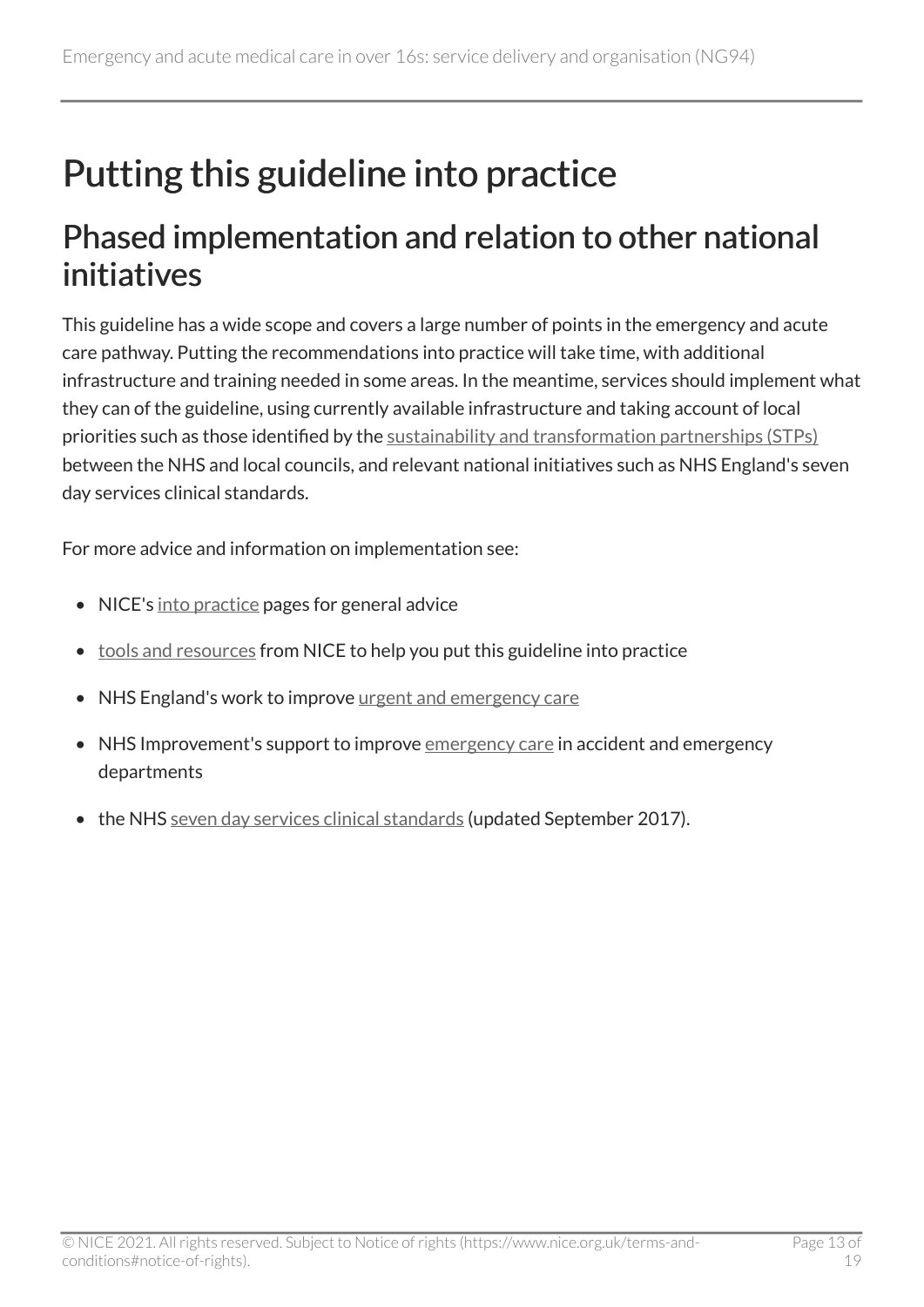# <span id="page-13-0"></span>Recommendations for research

The guideline committee made the following recommendations for research. The evidence reviews contain the methods and evidence that were used to develop these recommendations, and a summary of the guideline committee's reasoning for making the recommendations. Each recommendation includes a link to the relevant evidence review on the NICE website.

# <span id="page-13-1"></span>Priority research recommendations

# 1 Extended access to GP services

Is extended access to GP services, for example during early mornings, evenings and weekends, more clinically and cost effective than standard access?

#### Why this is important

Continuity of care improves patient experience, aids clinical decision-making and could reduce hospital admissions. GPs' knowledge of patients enhances trust and promotes patient-centred care, especially when dealing with complex conditions. Currently, outside of standard GP hours (Monday to Friday, 08:00 to 18:30), people who need urgent primary care are triaged and treated by an out-of-hours GP provider and will usually be seen by a primary care clinician who is not familiar with them or their history, and who might not have access to their complete clinical records. Extended weekday and weekend access to their usual primary care team might reduce people's unscheduled use of secondary care emergency services. It might also increase opportunities to prevent exacerbations of chronic disease and thus reduce emergency hospital admissions. There is also likely to be less movement to secondary care if there is greater access to usual primary care because GP surgeries are often more conveniently located than more distant out-of-hours centres. Many extended access schemes currently in operation for general practice are for prebooked appointments only and do not provide emergency care. The focus of this research recommendation is on extending opening hours of practices for the full spectrum of GPs' clinical work. [See the evidence review on [GP extended hours.](https://www.nice.org.uk/guidance/ng94/evidence/05.gp-extended-hours-pdf-4788818466)]

# 2 Extended access to social care services

What is the clinical and cost effectiveness of providing extended access to social care services, for example during early mornings and evenings, and 7 days a week?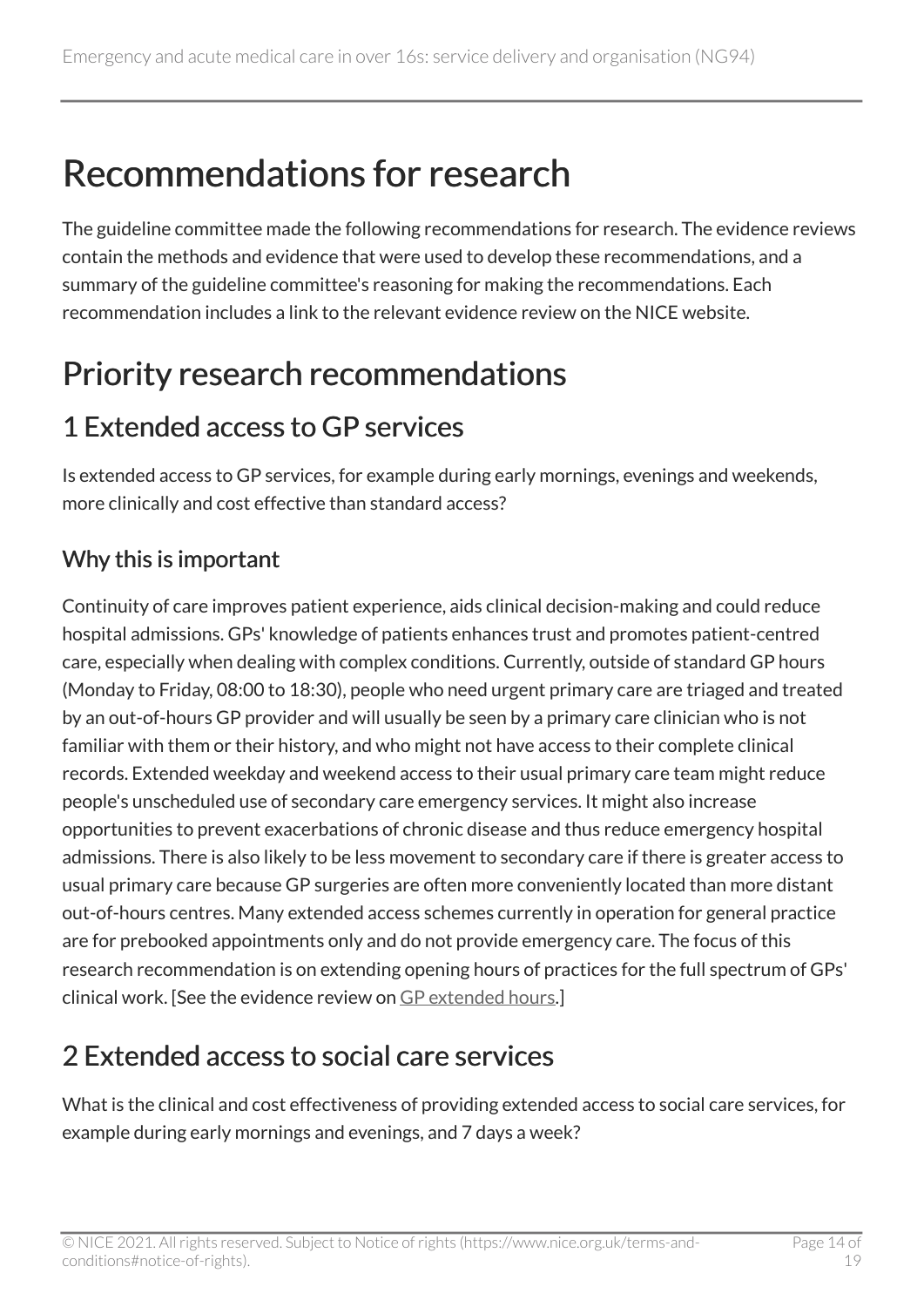#### Why this is important

A person with social care needs is defined as someone needing personal care and other practical assistance because of their age, illness, disability, dependence on alcohol or drugs, or any other similar circumstances. This is based on the definition of social care in section 65 of the Health and Social Care Act 2012.

At present access to social care differs throughout the country. Some areas have access to all social care services whereas others have very limited access. When social care services are substantially reduced, such as during weekends, collaboration and multidisciplinary planning between hospital, community health services and social care is difficult to achieve. This increases the number of avoidable hospital admissions and readmissions, and delays discharges.

NHS England has stated that community care services in hospitals, primary care, community care and mental healthcare must be available 7 days a week. This will support people to stay in the community and allow those in hospital to leave earlier. Extended access to community care has a direct impact on bed occupancy rates. Current figures suggest that 22% of hospital patients are waiting for a social care assessment so that they can be discharged. Extended access to social care would play an important role in alleviating this problem, particularly for the frail elderly. [See the evidence review on [social care extended access](https://www.nice.org.uk/guidance/ng94/evidence/11.social-care-extended-access-pdf-172397464598).]

## 3 GPs located in or near emergency departments

What is the clinical and cost effectiveness of having GPs within or adjoining emergency departments?

#### Why this is important

Royal College of Emergency Medicine survey data suggest that around 20% of people who attend emergency departments could be treated by GPs. Extended access to GPs in their surgeries is a requirement of current health policy, but the impact of such provision on reducing emergency department attendances of people with acute illnesses is unknown. An alternative approach, proposed in a joint report from the Royal College of Emergency Medicine, Royal College of Paediatrics and Child Health, Royal College of Physicians, and Royal College of Surgeons, is that every emergency department should include a primary care out-of-hours facility. This approach deserves systematic research evaluation focused on the specific impact of GPs on secondary care and the wider urgent and emergency care system. [See the evidence review on [GPs within or on the](https://www.nice.org.uk/guidance/ng94/evidence/17.gps-within-or-on-the-same-site-as-emergency-departments-pdf-172397464604) [same site as emergency departments.](https://www.nice.org.uk/guidance/ng94/evidence/17.gps-within-or-on-the-same-site-as-emergency-departments-pdf-172397464604)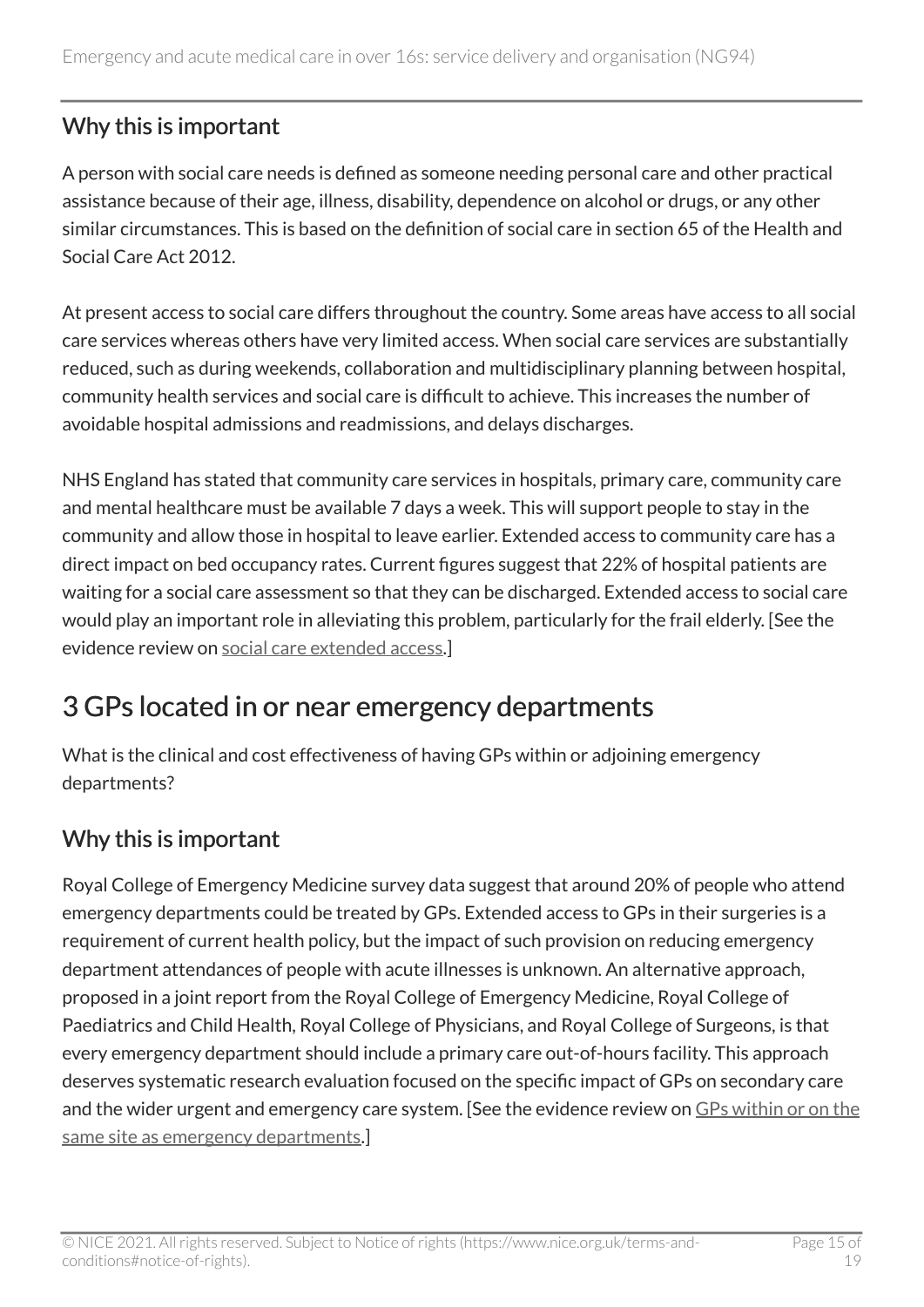# 4 Specialised units for older people

What is the most clinically and cost effective way to configure services to assess frail older people who present to hospital with a medical emergency?

#### Why this is important

Older people are more likely to be admitted for medical emergencies, and to stay longer in hospital, than younger people. This is because there is more multimorbidity, frailty and polypharmacy in older people. Hospital services have adapted to the growing population of older patients by introducing liaison services such as Frail Older Persons' Assessment and Liaison (FOPAL) services. These are now widespread, and share characteristics such as medication reviews and the use of comprehensive geriatric assessments.

However, it is not clear whether there are additional benefits from admitting older people with multimorbidity and frailty to a specialised elderly care assessment unit or an acute frailty unit. Theoretical advantages could include better planning of investigation and diagnosis, multidisciplinary working, dedicated discharge teams, and direct links with community and social care. The question is important because of the potential for large reductions in length of hospital stays and readmissions, and improved quality of care. New units with varying designs are emerging throughout the NHS but there is currently no strong evidence for their effectiveness. [See the evidence review on [admission through elderly care assessment units.](https://www.nice.org.uk/guidance/ng94/evidence/25.admission-through-elderly-care-assessment-units-pdf-172397464638)]

# 5 Integrated patient information systems

What is the clinical and cost effectiveness of different methods for integrating patient information throughout the emergency medical care pathway?

### Why this is important

Good clinical decision-making depends on the provision of accurate information at the point of care delivery. Paper-based information systems cannot adequately serve the complex needs of people with frailty or multimorbidity. However, the experience of the NHS National Programme for IT has shown the need for an evolutionary and evidence-based approach to developing electronic systems with the capacity for clinical decision support. Examples of where such an approach could be used include managing cognitive impairment, polypharmacy, caring for people with multidisciplinary or complex care needs, and recognising a person's preferred place of death in palliative care. In many locations around the country, web-based patient information systems integrated between primary and secondary care are currently being set up. This research recommendation aims to ensure that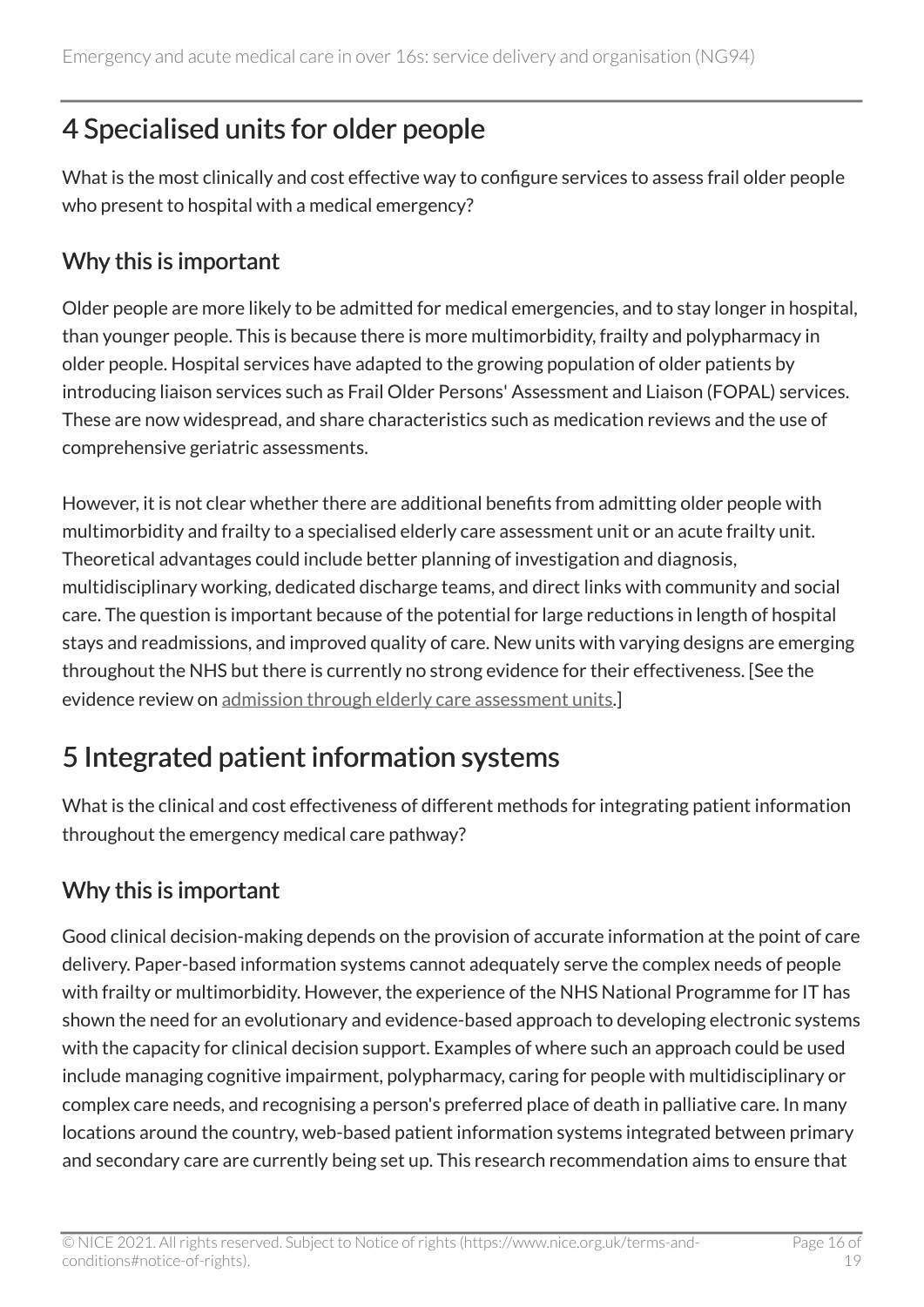where information systems are developed they undergo systematic parallel research evaluation. [See the evidence review on [integrated patient information systems](https://www.nice.org.uk/guidance/ng94/evidence/33.integrated-patient-information-systems-pdf-172397464672).]

# <span id="page-16-0"></span>Other research recommendations

# 6 Clinical call handlers

What is the most clinically and cost-effective use of clinical call handlers in a telephone advisory service in terms of i) the ratio of clinical to non-clinical call handlers and ii) point of access to clinical call handlers in a telephone advisory service pathway? [See the evidence review on [non-emergency](https://www.nice.org.uk/guidance/ng94/evidence/02.-nonemergency-telephone-access-and-call-handlers-pdf-4788818463)  [telephone access and call handlers](https://www.nice.org.uk/guidance/ng94/evidence/02.-nonemergency-telephone-access-and-call-handlers-pdf-4788818463).]

## 7 Remote decision-support technologies

Are paramedic remote decision-support technologies clinically and cost effective? [See the evidence review on [paramedic remote support.](https://www.nice.org.uk/guidance/ng94/evidence/04.paramedic-remote-support-pdf-4788818465)]

## 8 Primary care-led assessment models

Which primary care-led models of assessment of people with a suspected medical emergency in the community, such as GP home visits, are most clinically and cost effective? [See the evidence review on [GP-led home visits](https://www.nice.org.uk/guidance/ng94/evidence/06.gpled-home-visits-pdf-4788818467).]

# 9 Same-day plain X-ray radiology or ultrasound

What is the clinical and cost effectiveness of providing GPs with access to plain X-ray radiology or ultrasound with same-day results? [See the evidence review on [GP access to radiology](https://www.nice.org.uk/guidance/ng94/evidence/08.gp-access-to-radiology-pdf-4788818469).]

# 10 Extended access to community nursing

What is the clinical and cost effectiveness of providing extended access to community nursing, for example during evenings and weekends? [See the evidence review on [community nursing.](https://www.nice.org.uk/guidance/ng94/evidence/09.community-nursing-pdf-172397464596)]

# 11 Limiting emergency department opening hours

What is the clinical and cost effectiveness of limiting emergency department opening hours, and what effect does this have on local healthcare provision and outcomes for people with medical emergencies? [See the evidence review on [emergency department opening hours.](https://www.nice.org.uk/guidance/ng94/evidence/16.emergency-department-opening-hours-pdf-172397464603)]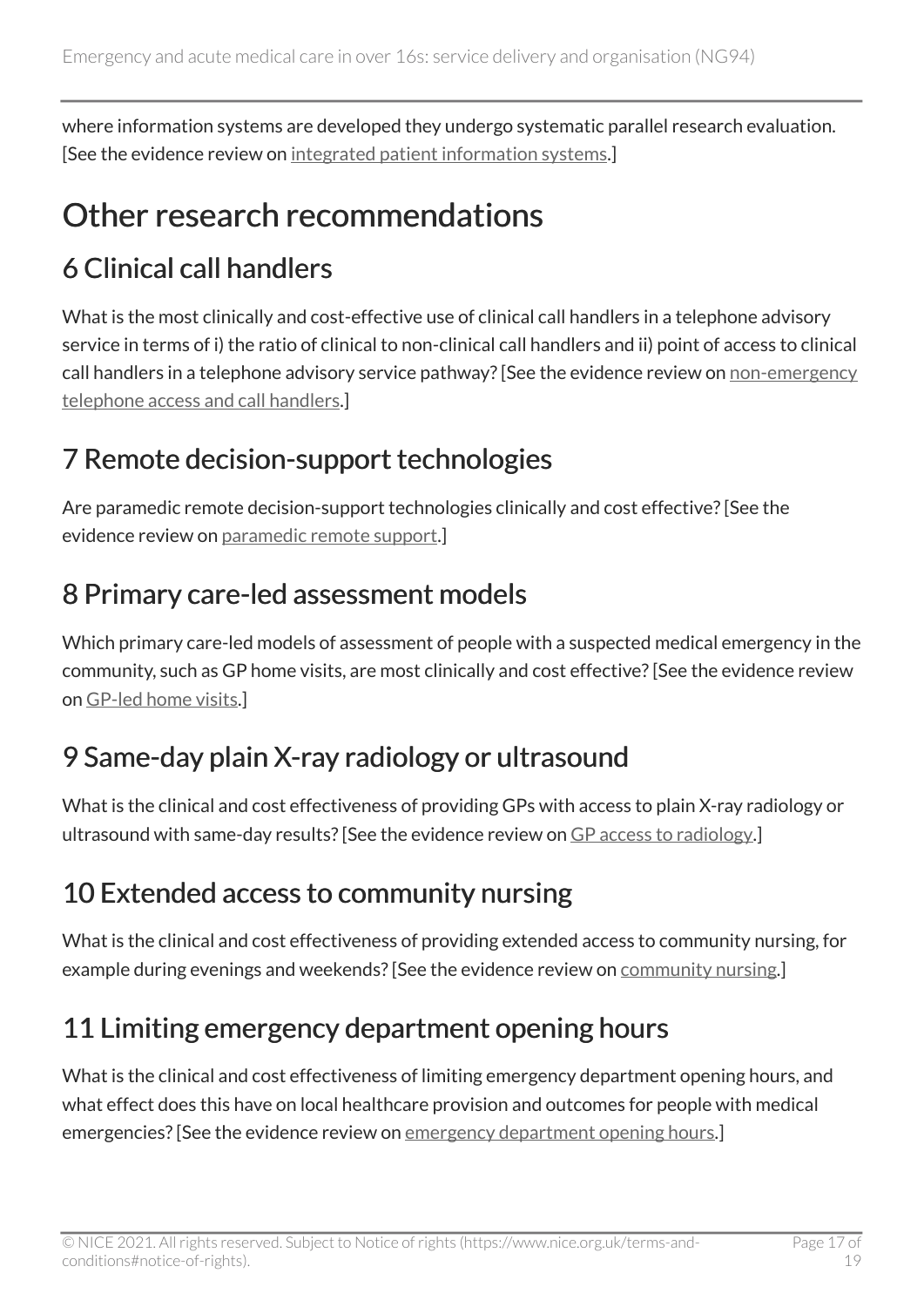### 12 Minor injury units, urgent care centres and walk-in centres

Is a minor injury unit, urgent care or walk-in centre clinically and cost effective i) as a stand-alone unit and ii) when located on the same site as an emergency department? [See the evidence review on [minor injury unit, urgent care centre or walk-in centre](https://www.nice.org.uk/guidance/ng94/evidence/18.minor-injury-unit-urgent-care-centre-or-walkin-centre-pdf-172397464605).]

### 13 Hospital diagnostic radiology services

What is the optimal configuration in terms of clinical and cost effectiveness of hospital diagnostic radiology services to support 7-day care of people presenting with medical emergencies? [See the evidence review on [7-day diagnostic radiology](https://www.nice.org.uk/guidance/ng94/evidence/22.7day-diagnostic-radiology-pdf-172397464635).]

## 14 Standardised criteria for hospital discharge

Are standardised criteria for hospital discharge clinically and cost effective in specific medical emergencies? [See the evidence review on [standardised discharge criteria.](https://www.nice.org.uk/guidance/ng94/evidence/36.standardised-discharge-criteria-pdf-172397464675)]

## 15 'Physician extenders'

What is the clinical and cost effectiveness of providing 'physician extenders' such as advanced nurse practitioners, 'physician associates' and advanced clinical practitioners in secondary care? [See the evidence review on [physician extenders](https://www.nice.org.uk/guidance/ng94/evidence/20.physician-extenders-pdf-172397464633).]

# 16 Post-discharge early follow-up clinics

What is the clinical and cost effectiveness of post-discharge early follow-up clinics for people who have had a medical emergency and are at risk of unscheduled hospital readmission? [See the evidence review on [post-discharge early follow-up clinics](https://www.nice.org.uk/guidance/ng94/evidence/37.postdischarge-early-followup-clinics-pdf-172397464676).]

# 17 Hospital escalation policies

Which components of a hospital escalation policy to deal with surges in demand are the most clinically and cost effective? [See the evidence review on [escalation measures](https://www.nice.org.uk/guidance/ng94/evidence/40.escalation-measures-pdf-172397464705).]